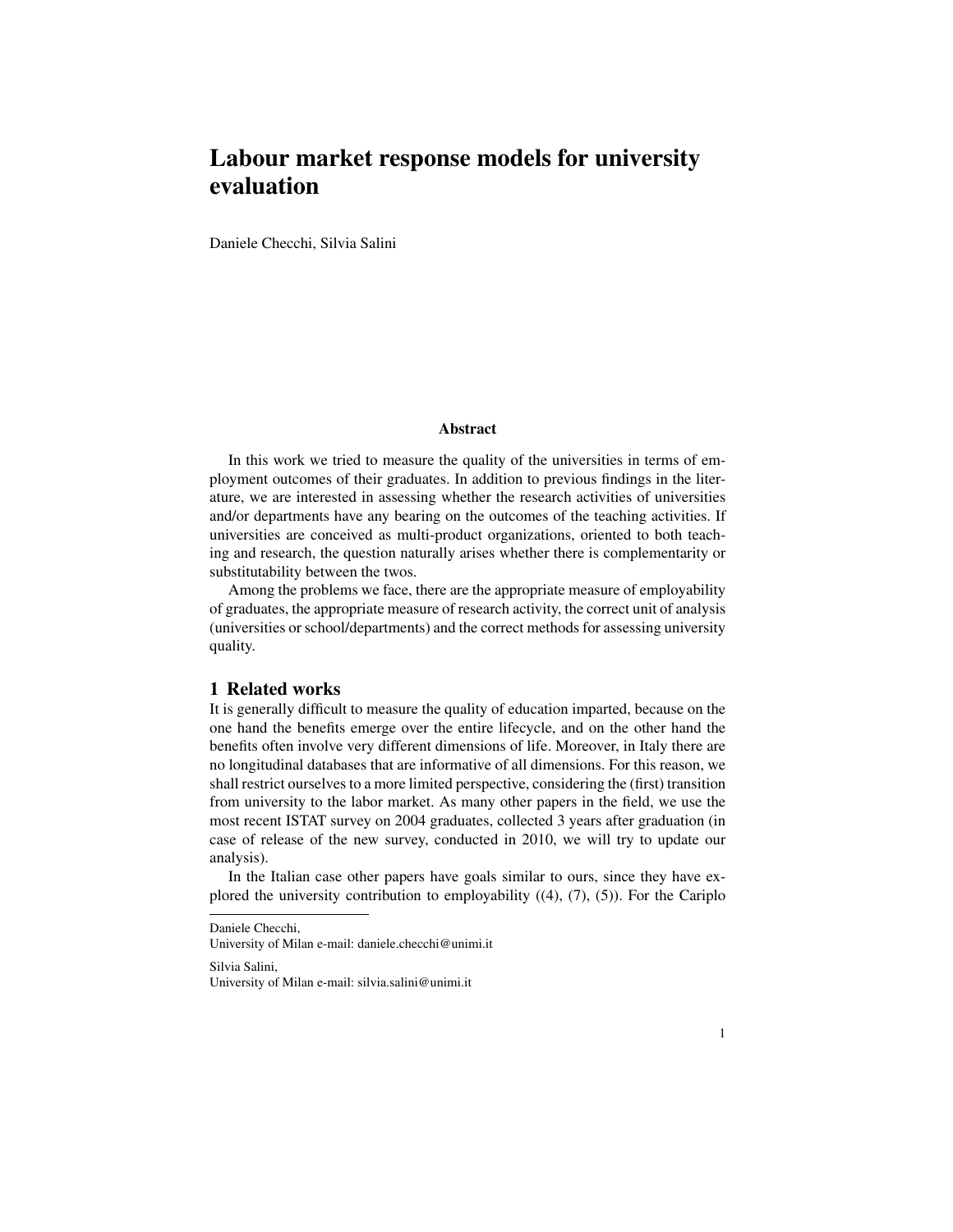Foundation project 2009 titled: '*The quality of the education system in Lombardy: Measurement, international comparisons and proposals'*, we have correlated the employment outcomes of graduates out of Lombard universities with information concerning the characteristics of the universities attended. We used three alternative sources of data. The first was the research activity of schools collected by CENSIS-La Republica (individual productivity of professors, quality of research, quality of teaching, internationalization). The second source was the CIVR ranking. However, instead of using the aggregate ranking of universities (5), we preferred the positioning within each specific reserach field. From the same data source we have also extracted measures for excellence in research and fund attraction. Finally, from CN-VSU we obtained measures of effectiveness of teaching, of regularity in academic careers (i.e. the proportion of graduates concluding their studies in due time) and availability of resources (proxied by the students/teachers ratio). In this analysis of Lombard universities we followed the two-step approach adopted by (4), even if our first-step clusters were more precisely identified (by university, reserach field and type of degree). We found that attended universities contribute more to wage differentials than to job finding probabilities. In addition, when we replaced university fixed effects with characteristics of the cluster university/research field area using previous mentioned variables from CENSIS, CIVR and CNVSU, we found limited statistical significance, probably due to the limited number of universitiesin Lombardy

## 2 Materials and Method

Standard literature on effectiveness of educational obtains value added (V.A.) estimates using a two-stage procedure (see Hanushek 1974) where the first stage estimates the V.A. of the institution using a fixed effects (FE) model and the second stage regresses the FE coefficients on some institution-level inputs (see (3) and (4) among others). V.A. can be also evaluated considering alternative models, e.g random-effects multilevel models (see (9) and (8) among others). Moreover, other approaches have been proposed and discussed  $((6), (12), (2))$ . As pointed out by  $(11)$ the adjustment required for the assessment of effectiveness is not easy, as it involves many variables whose measurement is problematic. The amount of accidental variability should be carefully estimated and taken into account when comparing the institutions, in order to avoid results that do not reflect actual differences in effectiveness. A broad review of the methodological and statistical issues connected with performance indicators is (1).

We have extended our previous study on Lombard universities to the entire country, replicating alternative methods to obtain measures of universities V.A. (2-step fixed effects, multilevel models). After comparing the outcomes and of alternative methods, our preferred method is a random intercept multilevel model. Following related works, we include in level-1-variables student characteristics in terms of family of origin, previous educational career and possible work experience; we then add the type and the subject area of the degree obtained. As level-2-variable, we consider the private-public nature of the university. Finally we account for local labour market via regional dummies.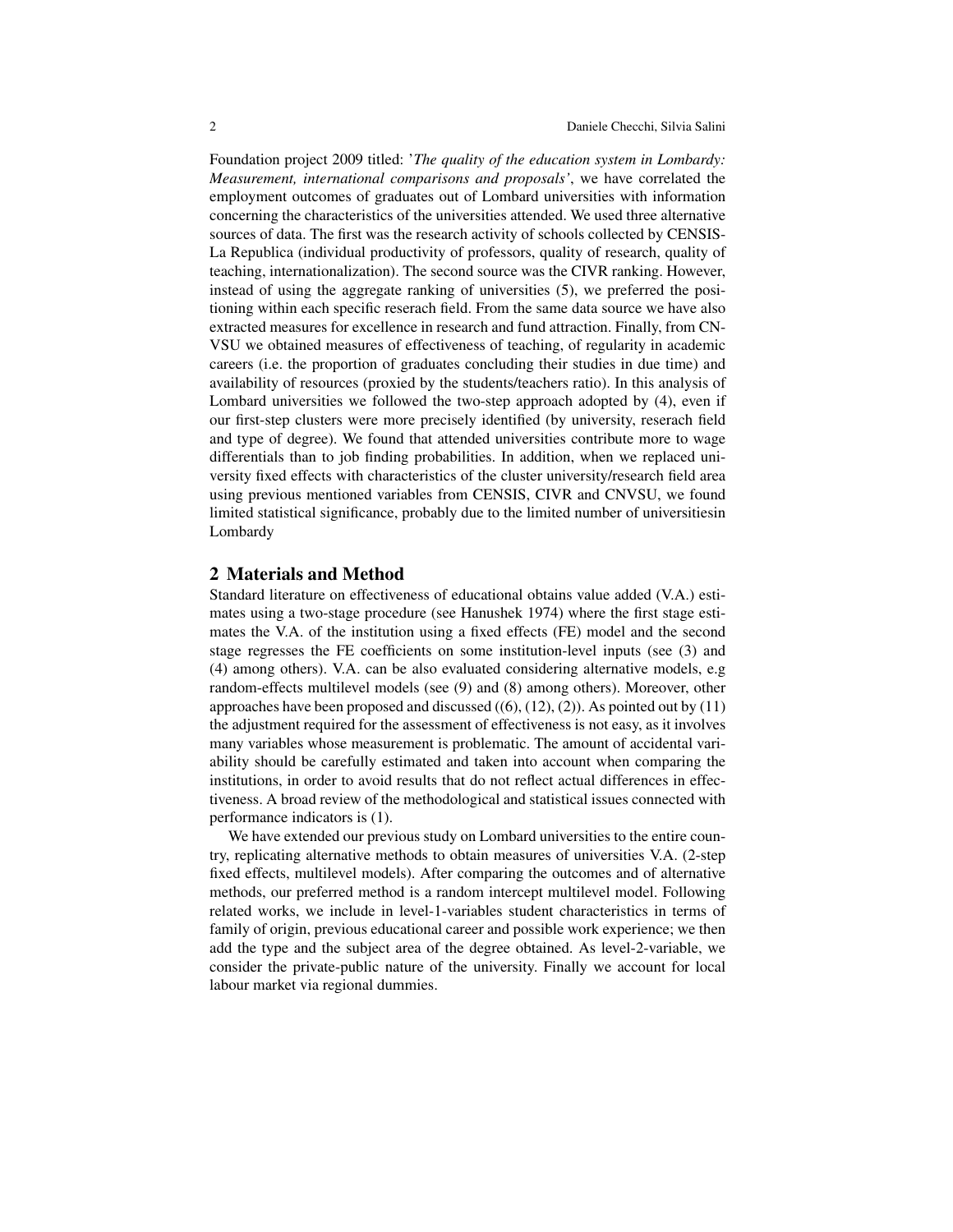#### 3 Summary of Results

In the two models for earnings and job-finding probability, the significant variables with positive coefficient are the degree marks, being male, the months of the previous work, having a high social status and having worked during the course of studies. Obtaining the degree beyond the due time is associated to a significant negative penalty. As for the other variables, all subjects have a significant negative coefficient compared to the reference case (Economics and Statistics) when accounting for earnings differences. Having attended a private university has a positive premium. Employment probabilities do reflect the dual nature of the Italian labour market, since the probability is highest in Trentino and lowest in the South. Finally those who obtained a degree under the pre-reform system perform better than 3-year BA holders.

Figure 1 shows that universities differ significantly, in particular the ones on first and the last position in the ranks. The confidence intervals are more overlapped in the wage prediction than in the employment prediction.



Fig. 1 Random-intercept predictions and approximate 95% confidence intervals versus ranking for wage and for employment

In the final version of the paper the two ranks will be explored in more detail.

We are currently exploring the correlation between different V.A. measures and a newly constructed measure of research activity based on the mean IF per university collected from Web of Science database. We are aware that this measure of 'research' does not go uncontested, especially when considering alternative strategy of normalization (by number of scholars per university, by number of total products per university, by area, etc.). In our micro-data set the number of units per university is proportional of its dimension and the subject area is considered. In a preliminary analysis we use the mean of IF per university<sup>1</sup> as a proxy of the 'research intensity/quality' of universities. The coefficient associated to the mean IF influence positively the probability of job-finding, in according with our previous analysis on universities in Lombardy and with the (5) results.

<sup>&</sup>lt;sup>1</sup> The IF value that we used for this purpose is the mean IF of all papers produced by the researchers of the universities in 2001-2004, the years of reference of the ISTAT Survey.